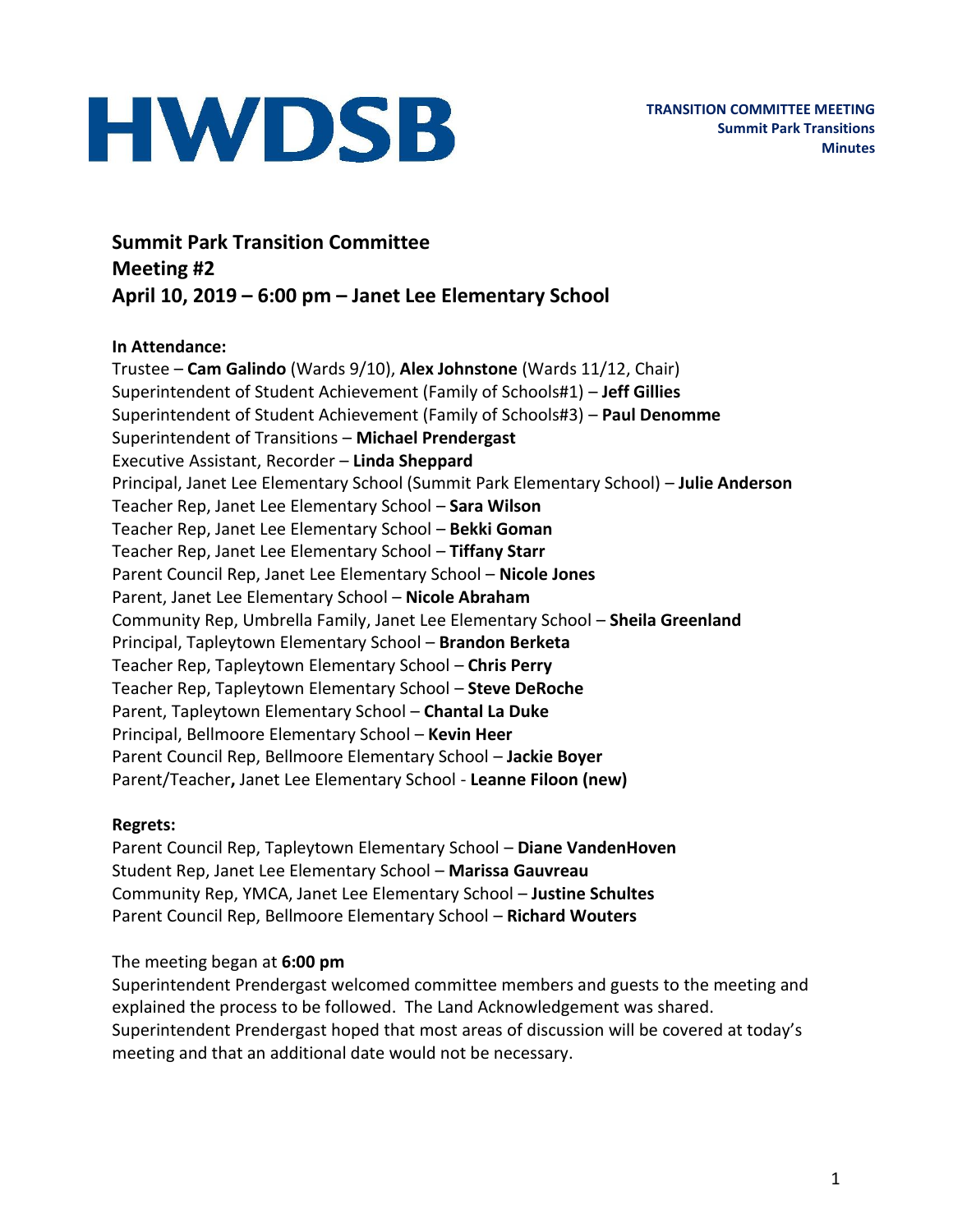### **HWDSB**

Minutes from previous meeting:

- The numbers quoted for the space allocation for the day care centres need adjusting. **The previous minutes will be adjusted and reposted.**
- It was asked about Bellagio Avenue's break in the road and sidewalks. Superintendent Prendergast responded that a call was placed with the City of Hamilton to obtain answers but as of today's meeting, there has been no response.

Transition Updates:

- Principal Anderson and Superintendent Prendergast met with Michael Iampietro, Facilities Management: windows going in; work inside is being completed; on schedule and ownership will be transferred to the Board on August 1. Staging will take place after that: furniture, etc.
- August 1 possible move-in date which gives everyone one month before school opening.
- Opening Ceremony: will not take place until after the school has been up and running and the students are comfortable with their building. Possibly late September/Early October.
- Slide with walking boundary reviewed: pink area for JK students; blue area for Grades 1- 8.
- Principal Anderson and Principal Berketa have met to discuss a transition celebration day. It was decided to use Janet Lee's space for this event and hold it on June  $21^{st}$ . It was determined that Tapleytown/Bellmoore students and staff would be bused in to have a day of team building/leadership. Hopefully, the students will be able to choose their mascot and school colours for the new school. Details will be sent home. Parent Council on board to help out on this day.
- Principal Anderson shared that family orientation for Summit families will take place, possibly June 6, at Janet Lee, in the gym. Edge Photography has created a great photo of the current students which will remain at Janet Lee. It is a nice souvenir for families. Prices are: 11x14 not plaqued-\$10 (it was felt the 8x10 is too small). **Principal Anderson agreed to take this away.**
- Principal Anderson shared that a request had been made by some Janet Lee students in grade 7 to remain for their final grade 8 year. **The few requests made will be honoured**. There were no requests from Tapleytown.
- Principal Anderson shared that Tapleytown staff will be coming to Janet Lee on May 30 for special education student transitions. Early JK intakes for Special Needs information will take place on an ongoing basis.